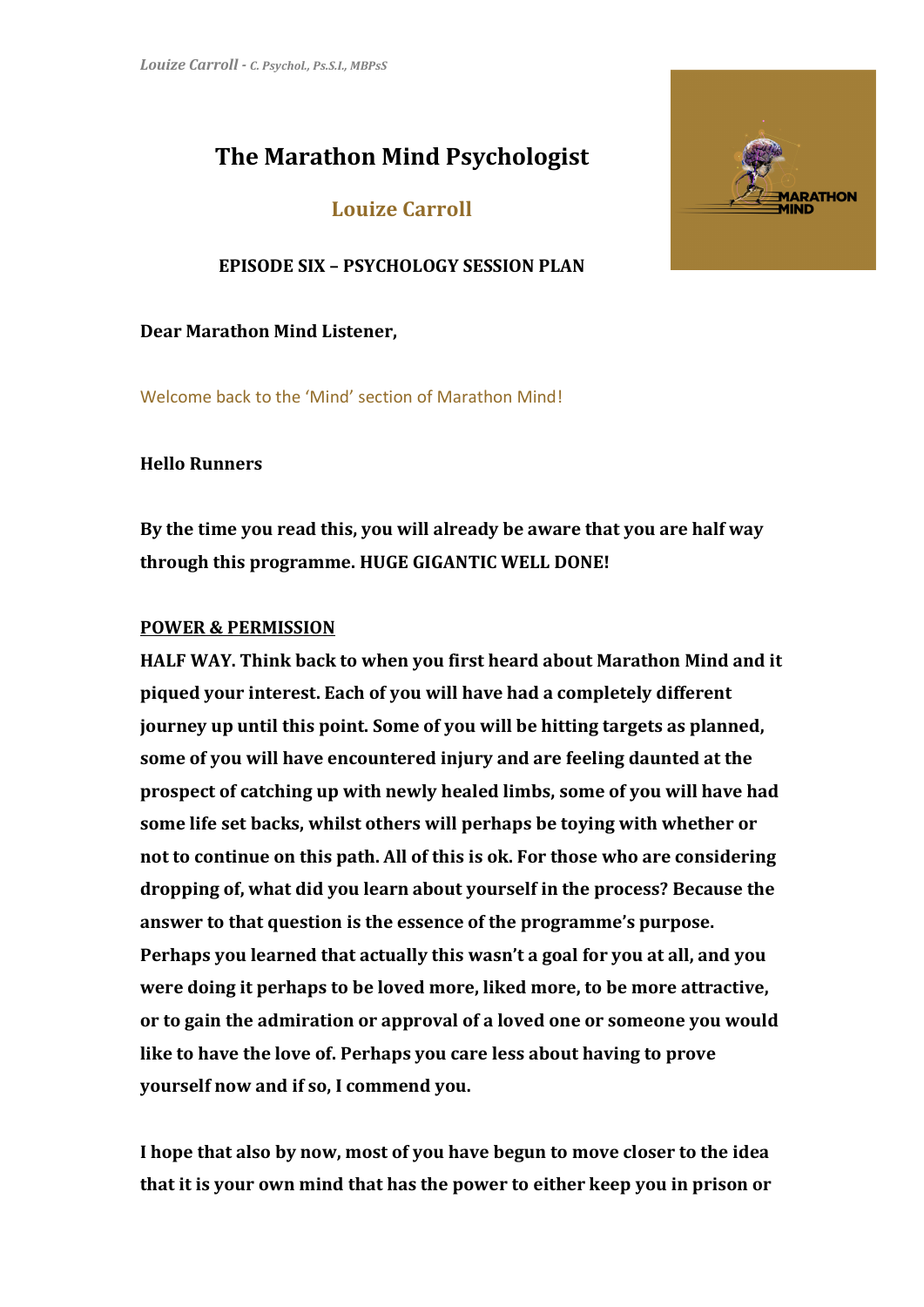**to set you free. In 98% (maybe more) of cases, the prison door is usually ajar. This doesn't mean that you couldn't point at all the ways in which you FEEL trapped, or stuck inside a situation. All these things you point at certainly make it more difficult to bring about change or to do something different. That doesn't mean you shouldn't do it. And equally – it doesn't mean that you are in prison. It means you are choosing one situation, perhaps the personal frustrating pain of the status quo, over the more wide-reaching pain of the implications or consequences of choosing another direction. That is very different to being trapped and believing yourself to be powerless.**

**We have choices. This doesn't mean it isn't painfully difficult to leave or to change or to begin again, be that in your career, relationship or in any other capacity – it 100% is incredibly difficult. But, in this life, you always have a choice, and I say this to bring you into the concept of your own power.**

**We do not talk about this enough.**

**You have the power to change - without anyone's permission, except your own. Even if it amounts to baby steps. You have the power to change, if that feels right for you. And if you have to seek permission as an adult (work annual leave requests aside!), I would encourage you to question why.**

**We are sometimes led to believe that to live, to thrive, to transcend barriers, to try something wildly new and creative, to rise above and challenge expectations and to thwart either external or self-imposed limits, that we need permission. PERMISSION FROM WHOM?**

**You wonderful powerful humans, I've got news for you, it's you. It's been you all along.**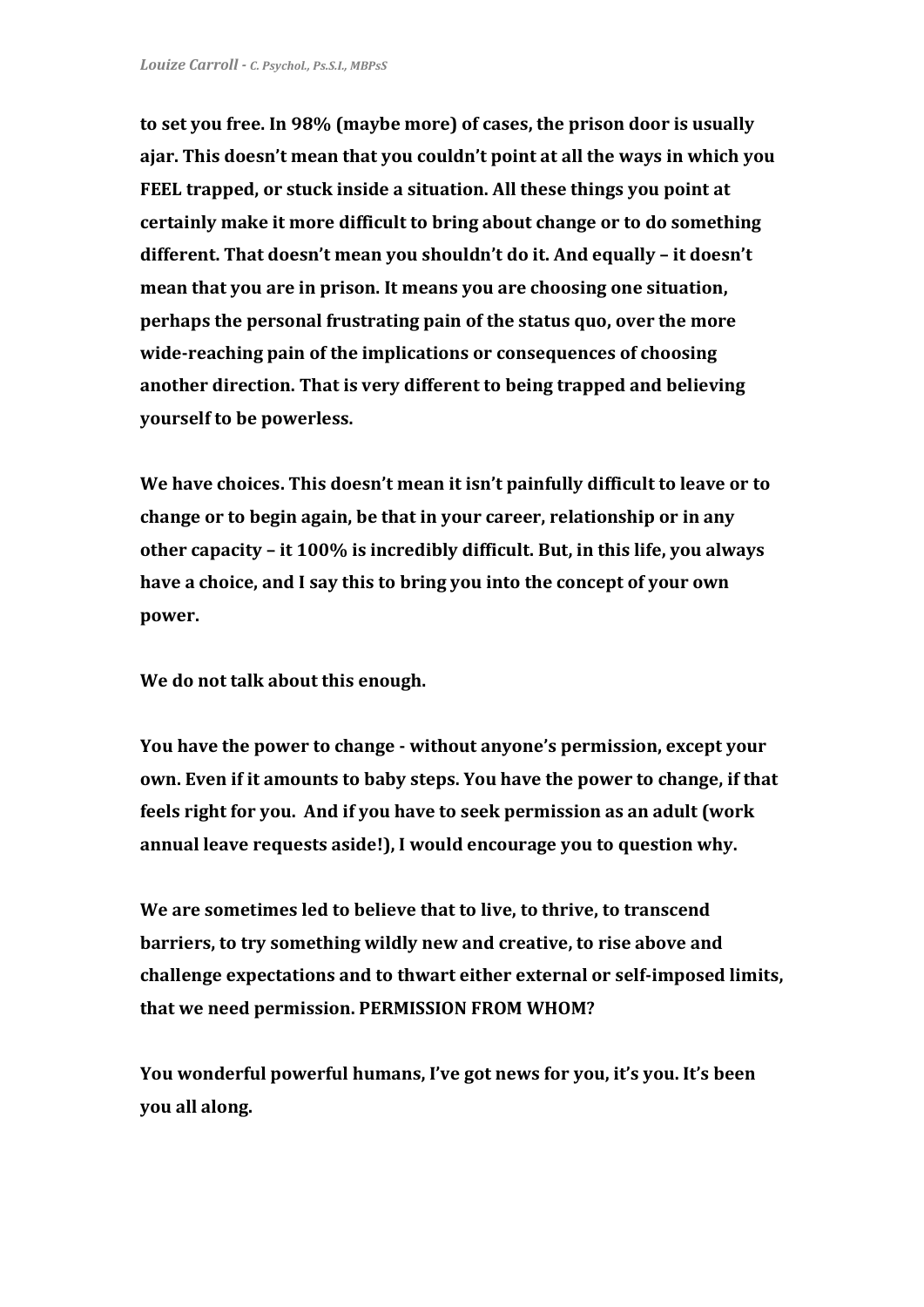**You can give yourself permission and you can give yourself approval. This doesn't mean that you don't afford your loved ones empathic and compassionate conversation, quite the opposite. But it means you deliberately put yourself into the driver's seat of your own life. No-one has the right to take that away from you, and check in with yourself to see if you have freely given it away, over time. It happens.**

#### **DAMN THOUGHTS AND SHORT CIRCUIT STRATEGIES**

**Last month I spoke to you about thoughts and this month I want to follow it up with concrete strategies for how to defuse or how to "unhook" from difficult thoughts.**

**Here is the scene.**

**We have a half marathon coming up. You look online and you see a bunch of commenters on the @marathonmind page talking excitedly about their progress and about this next landmark challenge. The minor twinge in your calf that you noticed lastnight begins to throb. You notice a stab of anxiety in your gut, which then transmutes and travels up to your mind. Your mind interprets your freshly activated nervous system as panic and doubt about your ability to partake in this half marathon. This keeps your nervous system on high alert and ensures that your mind keeps churning out interpretations. And remember, we are primed to seek out threat. So there you are. Sitting in a pool of your mind's own personal threat responses and finding it hard to catch your breath. How can you shortcircuit this?**

**The following are a bunch of strategies to short-circuit your spiraling thoughts:**

**1. SAY THEM OUT LOUD IN A STUPID VOICE**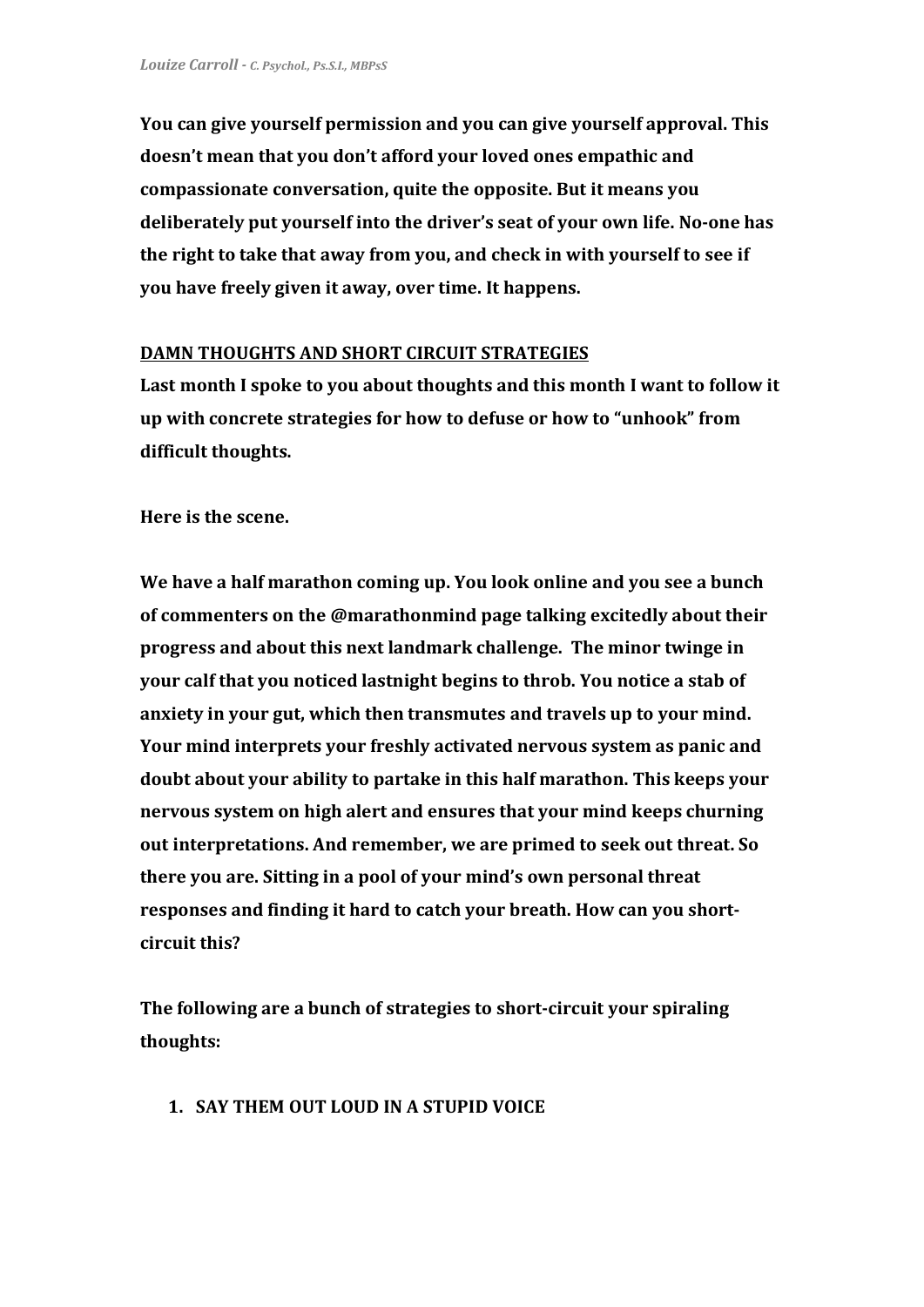**When you notice your mind churning out a repetitive thought, whether that is self-doubt, "I barely managed to get through 21km, how in hell am I going to manage 42.3? This is not possible, it already nearly killed me"**

**Now, choose your favourite, funniest, weirdest, silliest voice, whether it's the voice of either Bert & Ernie, a hills LA accent or a Trump voice – and say this thought out loud. And say it again. And again. In your chosen silly voice. After you've done that a few times. Notice how you feel.**

#### **2. NOTICE WHAT IT FEELS LIKE TO BE BULLIED BY A THOUGHT**

**Start to picture that thought as a little bully on the school yard. It comes up to you. You notice it's shorter than you, much shorter. As it comes closer to you, and into the light, you also notice that it's got puny little arms and legs. It's shouting up at you but now that you listen properly, you realise it sounds like a 6 year old.**

**Would you accept this level of abuse from another person who came up to you shouting "you're no good, you'll never be able to do this"? And when you notice just how small and powerless this little puny thought is in bully form – what impact does it have on how you feel about yourself now?**

#### **3. BUZZKILL BROADCAST**

**Just like there is often a relentless amount of waffling on radio, our mind can often house an incessant amount of chatter about all of the things that could go wrong on a day to day basis. I like to call this, the buzzkill broadcast.**

**Notice how often the buzzkill broadcast shows up. And when it does, see if you can begin to let it waffle on without fusing to, or hooking with anything it's saying. Just let it waffle on as though it's your harmless local broadcaster. Start to notice what happens when you treat the buzzkill broadcast as lightly as this.**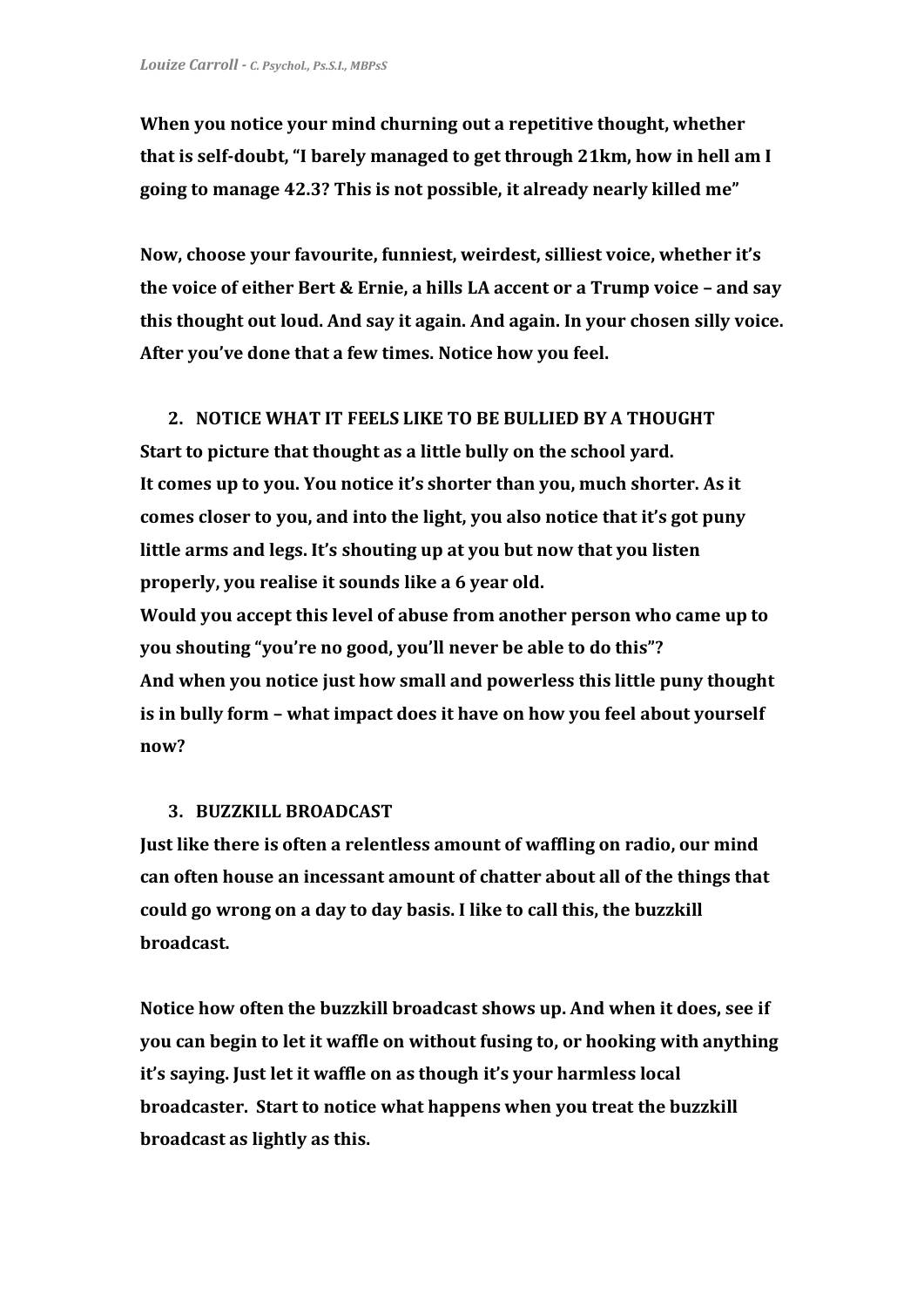# **4. THE BESTSELLER**

**When difficult thoughts show up for you, what quality do they have? Is there a repeated story in there? Do they tend to have the same impact on you time and time again? Do your stories about yourself and who you are make you feel stronger or make you feel less powerful? How does this then impact your behaviour?**

**The next time a familiar story or sequence of thoughts show up for you, I want you to title it.**

**What is the name of this 'most downloaded' bestseller?? Give it a name! And then every time that story shows up and you begin noticing it, start saying aloud "ah, there is the XYZ story", "ok, I see you, Netflix has thrown up the 'most played' selection again and that story is the top feature!'" Call your mind out on it's own patterns!**

#### **PERSPECTIVE SHIFT - THE TWO PARTS OF YOU**

**Early on in the Marathon Mind programme I spoke on Instagram about the two parts of us. There's the part of you that does the thinking "I am sad", "I am happy" and there's the part of you that notices that you are sad or happy. This can be a tough concept to get initially.**

**So there's you, the part of you that feels deeply, gets caught up in thoughts and feels devastated with pain and feels elated with joy. There there's the part of you that watches these things unfold. The part that knows. A calm knowing. The part that remains untouched and unruffled despite what's going on – the part that observes quietly.**

**Some people call it the gut instinct. John O'Donohue used to call it:**

## *The place within us that has never been wounded.*

**This is the place that can pull us out of the darkness, but it is also the place that knows that it's in this darkness that we grow the most, that the core parts of ourselves become more rooted. We just have to hold the nerve to trust the process.**